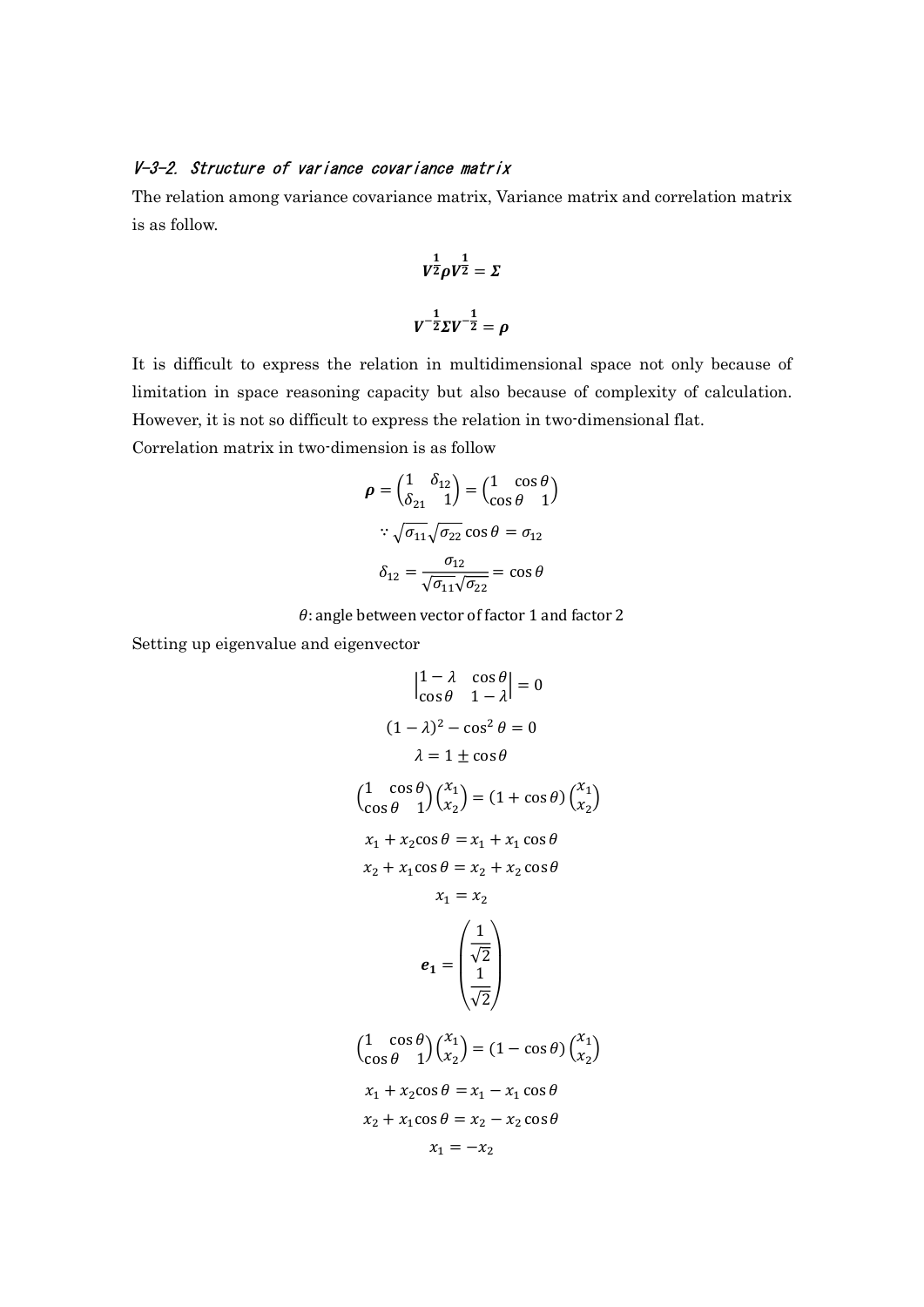$$
e_2 = \begin{pmatrix} \frac{1}{\sqrt{2}} \\ -\frac{1}{\sqrt{2}} \end{pmatrix}
$$
  
\n
$$
\rho = (1 + \cos \theta) e_1 e_1^T + (1 - \cos \theta) e_2 e_2^T
$$
  
\n
$$
\rho^{\frac{1}{2}} = \sqrt{1 + \cos \theta} \begin{pmatrix} \frac{1}{\sqrt{2}} \\ \frac{1}{\sqrt{2}} \end{pmatrix} \left(\frac{1}{\sqrt{2}} \frac{1}{\sqrt{2}}\right) + \sqrt{1 - \cos \theta} \begin{pmatrix} \frac{1}{\sqrt{2}} \\ -\frac{1}{\sqrt{2}} \end{pmatrix} \left(\frac{1}{\sqrt{2}} - \frac{1}{\sqrt{2}}\right)
$$
  
\n
$$
\rho^{\frac{1}{2}} = \sqrt{1 + \cos \theta} \begin{pmatrix} \frac{1}{\sqrt{2}} \\ \frac{1}{\sqrt{2}} \end{pmatrix} \left(\frac{1}{\sqrt{2}} \frac{1}{\sqrt{2}}\right) + \sqrt{1 - \cos \theta} \begin{pmatrix} \frac{1}{\sqrt{2}} \\ -\frac{1}{\sqrt{2}} \end{pmatrix} \left(\frac{1}{\sqrt{2}} - \frac{1}{\sqrt{2}}\right)
$$
  
\n
$$
\rho^{\frac{1}{2}} = \sqrt{1 + \cos \theta} \begin{pmatrix} \frac{1}{2} & \frac{1}{2} \\ \frac{1}{2} & \frac{1}{2} \end{pmatrix} + \sqrt{1 - \cos \theta} \begin{pmatrix} \frac{1}{2} & -\frac{1}{2} \\ \frac{1}{2} & -\frac{1}{2} \\ -\frac{1}{2} & \frac{1}{2} \end{pmatrix}
$$

$$
\rho^{\frac{1}{2}} = \frac{1}{2} \left( \frac{\sqrt{1 + \cos \theta}}{\sqrt{1 + \cos \theta}} + \sqrt{1 - \cos \theta} \right) \frac{\sqrt{1 + \cos \theta}}{\sqrt{1 + \cos \theta} + \sqrt{1 - \cos \theta}} \nx^T \rho x = x^T \rho^{\frac{1}{2}} \rho^{\frac{1}{2}} x
$$
\n
$$
x^T \rho^{\frac{1}{2}} = \left( \rho^{\frac{1}{2}} x \right)^T
$$
\n
$$
r = \frac{1}{2} \left( \sqrt{1 + \cos \theta} + \sqrt{1 - \cos \theta} \right) \sqrt{1 + \cos \theta} - \sqrt{1 - \cos \theta} \right) \left( \frac{x}{\sqrt{1 + \cos \theta}} \right)
$$

$$
\rho^{\frac{1}{2}}x = \frac{1}{2} \left( \frac{\sqrt{1 + \cos \theta} + \sqrt{1 - \cos \theta}}{\sqrt{1 + \cos \theta} - \sqrt{1 - \cos \theta}} \right) \left( \frac{x_1}{x_2} \right)
$$

$$
= \frac{1}{2} \left( \left( \frac{\sqrt{1 + \cos \theta} + \sqrt{1 - \cos \theta}}{\sqrt{1 + \cos \theta} + \sqrt{1 - \cos \theta}} \right) x_1 + \left( \sqrt{1 + \cos \theta} - \sqrt{1 - \cos \theta} \right) x_2 \right)
$$

$$
= \frac{1}{2} \left( \frac{(\sqrt{1 + \cos \theta} + \sqrt{1 - \cos \theta}) x_1 + (\sqrt{1 + \cos \theta} + \sqrt{1 - \cos \theta}) x_2}{(\sqrt{1 + \cos \theta} + \sqrt{1 - \cos \theta}) x_1 + (\sqrt{1 + \cos \theta} + \sqrt{1 - \cos \theta}) x_2} \right)
$$

We consider a circle of radius 1 in figure 60. Vector  $A: \begin{pmatrix} 1 & 1 \\ 0 & 1 \end{pmatrix}$  $\binom{1}{0}$  is a vector on the horizontal

axis. 
$$
\hat{A} = \rho^{\frac{1}{2}} A
$$
 is transformed vector from  $A$  by  $\rho^{\frac{1}{2}}$ .  
\n
$$
\hat{A} = \frac{1}{2} \left( \frac{\sqrt{1 + \cos \theta}}{\sqrt{1 + \cos \theta} - \sqrt{1 - \cos \theta}} \frac{\sqrt{1 + \cos \theta}}{\sqrt{1 + \cos \theta} + \sqrt{1 - \cos \theta}} \right) \left( \frac{1}{0} \right)
$$
\n
$$
= \left( \frac{\sqrt{1 + \cos \theta} + \sqrt{1 - \cos \theta}}{2} \right)
$$
\n
$$
= \left( \frac{\sqrt{1 + \cos \theta} + \sqrt{1 - \cos \theta}}{2} \right)
$$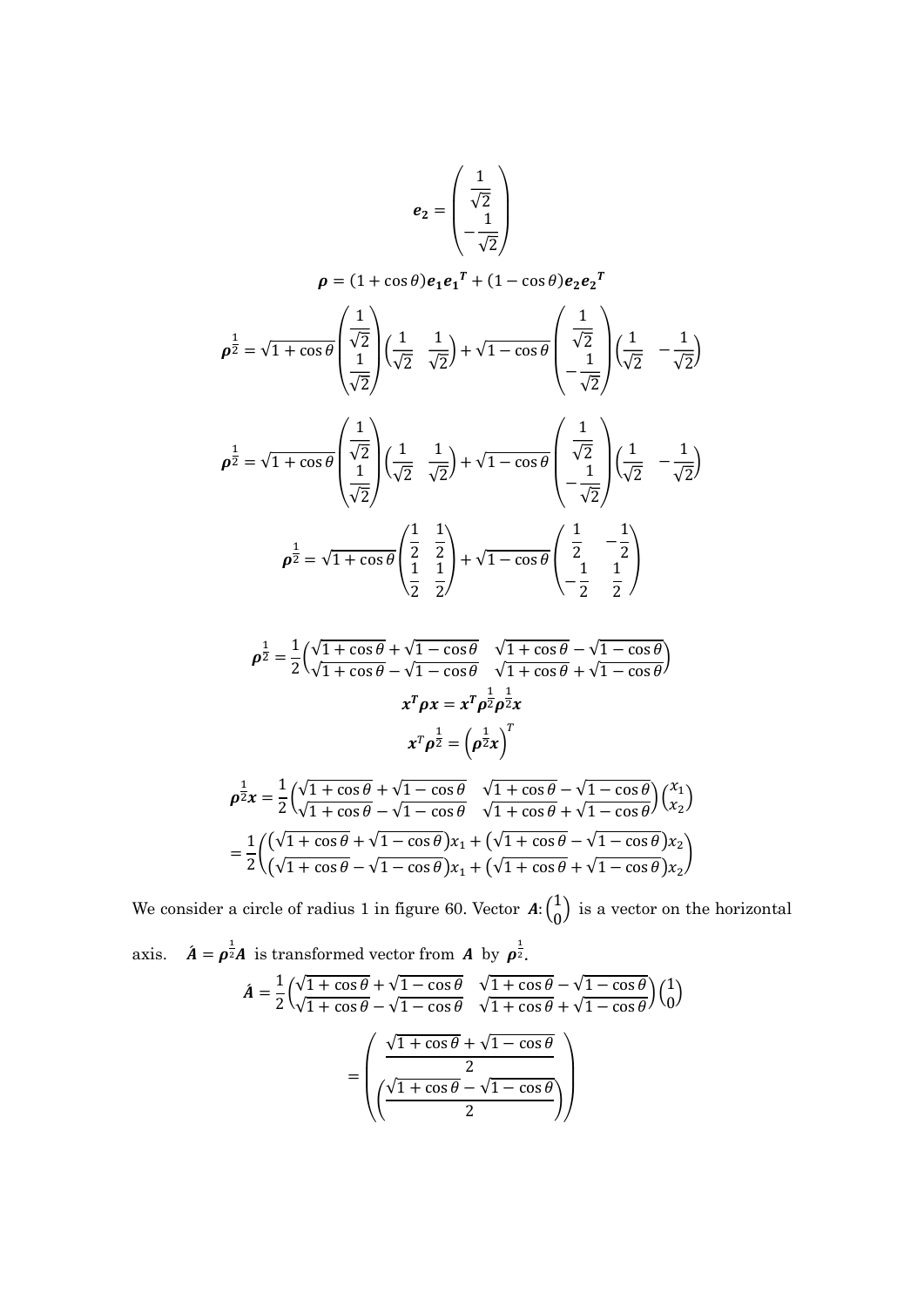$$
|\hat{A}| = \sqrt{\left(\frac{\sqrt{1 + \cos \theta} + \sqrt{1 - \cos \theta}}{2}\right)^2 + \left(\frac{\sqrt{1 + \cos \theta} - \sqrt{1 - \cos \theta}}{2}\right)^2} = 1
$$
  
When  $\mathbf{B} = \begin{pmatrix} \frac{1}{\sqrt{2}} \\ \frac{1}{\sqrt{2}} \end{pmatrix}$ , and  $\hat{\mathbf{B}} = \rho^{\frac{1}{2}} \mathbf{B}$   

$$
\hat{\mathbf{B}} = \frac{1}{2} \left(\frac{\sqrt{1 + \cos \theta} + \sqrt{1 - \cos \theta}}{\sqrt{1 + \cos \theta} - \sqrt{1 - \cos \theta}} \frac{\sqrt{1 + \cos \theta} - \sqrt{1 - \cos \theta}}{\sqrt{1 + \cos \theta} + \sqrt{1 - \cos \theta}} \right) \left(\frac{1}{\sqrt{2}}\right)
$$

$$
= \left(\frac{\sqrt{1 + \cos \theta}}{\sqrt{2}}\right)
$$

$$
|\hat{\mathbf{B}}| = \sqrt{\left(\frac{\sqrt{1 + \cos \theta}}{\sqrt{2}}\right)^2 + \left(\frac{\sqrt{1 + \cos \theta}}{\sqrt{2}}\right)^2} = \sqrt{1 + \cos \theta}
$$

When 
$$
\mathbf{C} = \begin{pmatrix} 0 \\ 1 \end{pmatrix}
$$
, and  $\mathbf{\hat{C}} = \mathbf{p}^{\frac{1}{2}} \mathbf{C}$   
\n
$$
\mathbf{C} = \frac{1}{2} \Big( \frac{\sqrt{1 + \cos \theta} + \sqrt{1 - \cos \theta}}{\sqrt{1 + \cos \theta} - \sqrt{1 - \cos \theta}} \frac{\sqrt{1 + \cos \theta} - \sqrt{1 - \cos \theta}}{\sqrt{1 + \cos \theta} + \sqrt{1 - \cos \theta}} \Big) \Big( \begin{pmatrix} 0 \\ 1 \end{pmatrix} \Big)
$$
\n
$$
= \left( \frac{\sqrt{1 + \cos \theta} - \sqrt{1 - \cos \theta}}{\sqrt{1 + \cos \theta} + \sqrt{1 - \cos \theta}} \right)
$$
\n
$$
|\mathbf{\hat{C}}| = \sqrt{\frac{\sqrt{1 + \cos \theta} - \sqrt{1 - \cos \theta}}{2}} \mathbf{\hat{C}} + \left( \frac{\sqrt{1 + \cos \theta} + \sqrt{1 - \cos \theta}}{2} \right)^2 = 1
$$
\nWhen  $\mathbf{D} = \left( -\frac{1}{\sqrt{2}} \right)$ , and  $\mathbf{\hat{D}} = \mathbf{p}^{\frac{1}{2}} \mathbf{D}$   
\n
$$
\mathbf{\hat{D}} = \frac{1}{2} \Big( \frac{\sqrt{1 + \cos \theta} + \sqrt{1 - \cos \theta}}{\sqrt{1 + \cos \theta} + \sqrt{1 - \cos \theta}} \frac{\sqrt{1 + \cos \theta} - \sqrt{1 - \cos \theta}}{\sqrt{1 + \cos \theta} + \sqrt{1 - \cos \theta}} \Big) \left( -\frac{1}{\sqrt{2}} \right)
$$